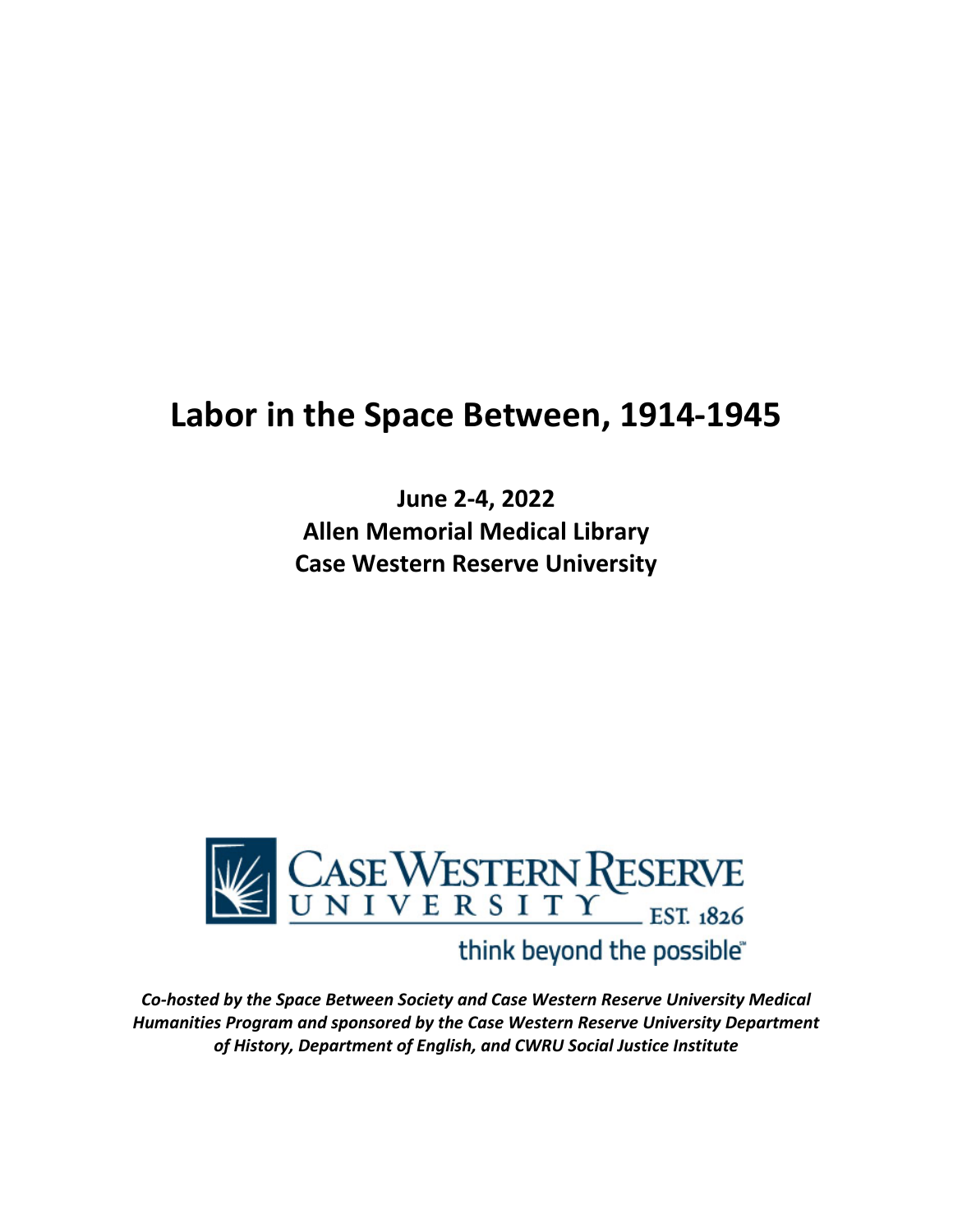### **The Space Between Society and Case Western Reserve University Medical Humanities Program welcome you to Labor in the Space Between, 1914-1945.**

This conference brings together researchers from across the humanities to critically examine labor practices between 1914 and 1945 and the ways these practices have shaped our constructions of society, the body, and the self. While economics and the social sciences have provided the privileged disciplinary frameworks for thinking about labor, this conference asks what our diverse humanities disciplines have to contribute to contemporary critical thinking about labor. In addition to panels examining the intersection of labor with literature, history, visual culture, architecture and art history, this year's partnerships have brought health humanities into our program, and a designated stream of Feminist inter/Modernist Association (FiMA) examinations of suffrage as labor. We are excited to offer two workshops addressing academic labor, a roundtable of Cleveland experts discussing race and labor between 1914 and 1945, and cultural historian Professor Carol Quirke's keynote address "The Work of Photography in the Age of Labor."

The success of this conference depends on the enthusiasm and support of many individuals at Case Western who have generously provided their time and expertise, including Ken Ledford, Kurt Koenigsberger, Kimberly Emmons, Jonathan Sadowsky, Amanda Mahoney and Chris Dolwick. I am grateful to the Advisory Board of the Space Between Society for their input throughout the planning process, particularly co-Presidents Melissa Dinsman and Barbara Green, Web Manager Megan Faragher, who designed our extraordinary online content, Treasurer Marie Gasper-Hulvat, and Journal Editor Jennifer Nesbitt. Organizing our first inperson conference in three years during a pandemic has truly been an "all hands on deck" affair and you all have been an amazing team to work with. Many thanks to all of the CWRU faculty, staff and students who have volunteered their time, and in some cases their scholarship, this weekend. Finally, utmost thanks to our co-hosts, the CWRU Medical Humanities Program, and our sponsors the CWRU Department of History, CWRU Department of English, and CWRU Social Justice Institute for their generous support in making this meeting possible.

We are so appreciative of all of our speakers and attendees for coming together during a challenging time to share scholarship. We hope you enjoy this exciting lineup of presentations and encourage your insightful questions and lively discussion.

#### Sincerely,

Ravenel Richardson (organizer) and the committee: Barbara Green, Melissa Dinsman, Megan Faragher, and Marie Gasper-Hulvat.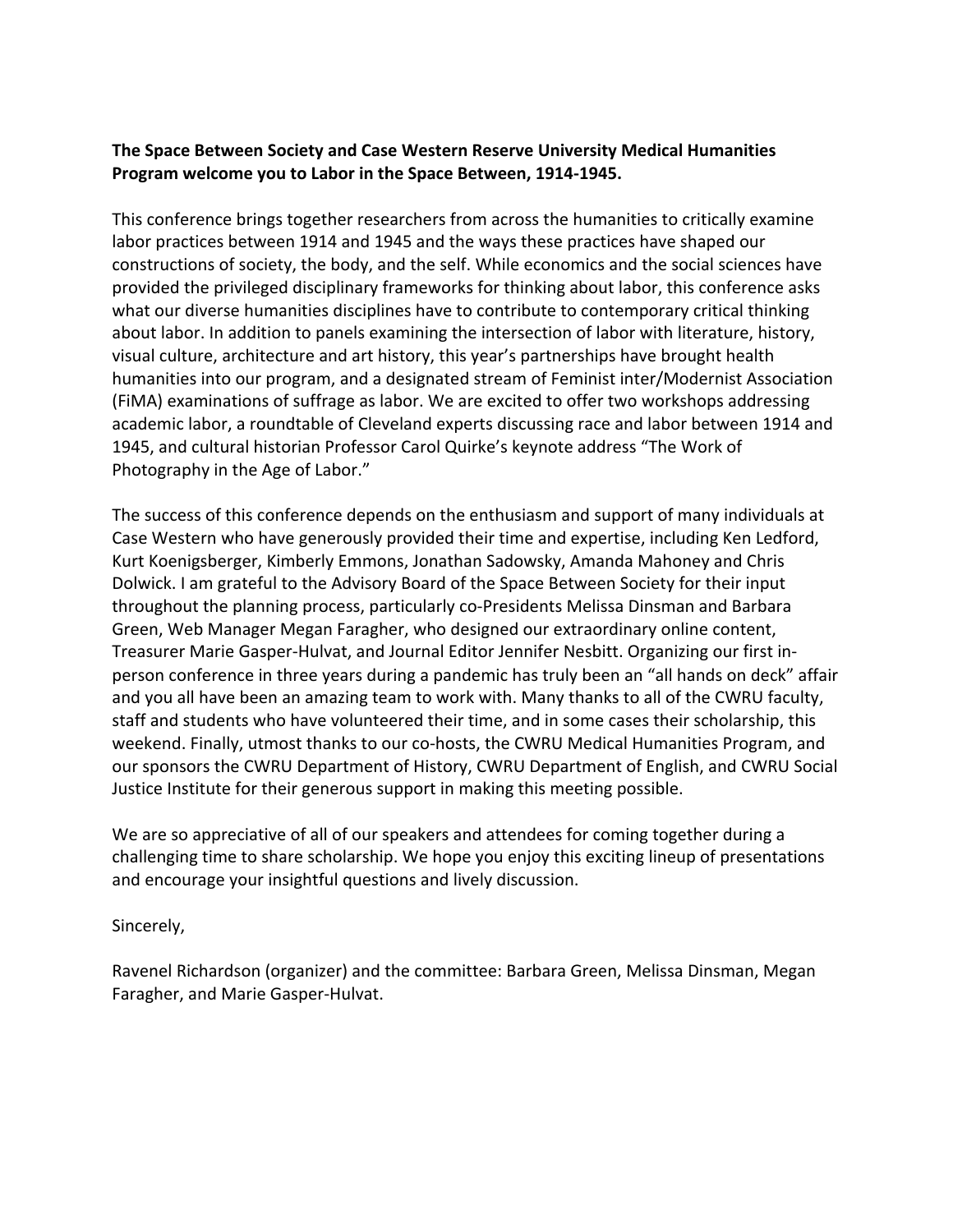# **PRACTICALITIES**

Registration and all sessions, including the keynote address, take place in the Allen Memorial Medical Library. The Allen Memorial Medical Library is located at 11000 Euclid Avenue, Cleveland Ohio 44106.

# **Parking Options:**

- Metered street parking where available on East Blvd and Bellflower
- Metered parking lots (Lots 52A and 79) can be paid via the ParkMobile app
- Severance Parking Garage, P-29, is across the street from the conference venue

# **Technology:**

Case Western Reserve University has a public Wifi network: CaseGuest. Additionally, attendees are welcome to use the guest computers in Kelvin Smith Library (across Euclid Ave from the venue). The library requires that you check in at the Service Desk with a driver's license or valid ID before using the computers.

# **Dining:**

Conference Registration includes breakfast Friday and Saturday, lunch Friday, and a Saturday evening reception at the Jolly Scholar Brewing Company, located in Case Western Reserve University Thwing Center. Conference attendees are responsible for Saturday lunch and dinners. Cleveland is famous for its food scene! We have provided a list of easily accessible local dining options in the conference packet and on the conference website. For those of you preparing meals in your lodging, Plum Market Cleveland is adjacent to campus on Euclid Avenue and has groceries and prepared meals, and the Murray Hill Market in Little Italy has a small grocery section and prepared meals.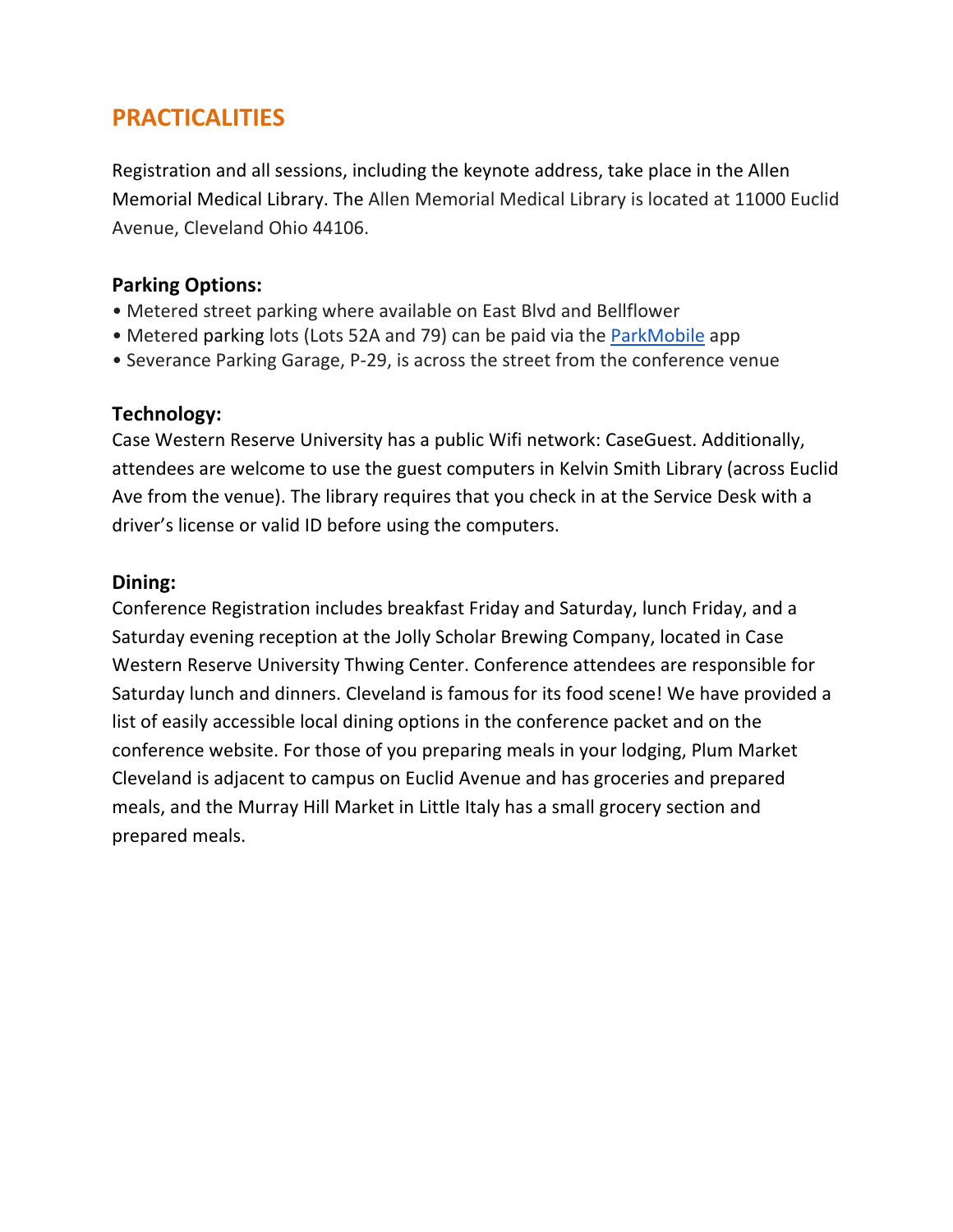# **PROGRAM SCHEDULE**

# **THURSDAY, JUNE 2**

### **10:30 AM-12:00 PM Tour of the Cleveland Museum of Art**

Guided by Dr. Marie Gasper-Hulvat and Diane Dias De Fazio. Meet in the Cleveland Museum of Art Lobby at 10:15 AM; entrance is off of Wade Oval Drive.

## **1:00-2:00 PM Conference Registration | Foyer**

#### **2:00-3:30 PM Workshops**

**1: Balancing Labor in Writing Groups | Powell Room** *Co-Facilitators: Aimee Armande Wilson and Ravenel Richardson*

**2: The Labor of Mentoring| Herrick Room** *Co-Facilitators: Melissa DInsman, Barbara Green, and Heather Robinson* 

### **3:45-5:15 PM Panel Session 1**

#### **1A: Industrial Capitalism and the Representation of Productivity | Powell Room** *Moderated by Melissa Dinsman*

"'That Centre of the Roar and Buzz': Noise and Embodiment in Henry Green's *Living*" Ian Whittington, Associate Professor of English, University of Mississippi

"Conscientious Objection as Withheld Labor During the Great War" Austin Riede, Professor of English, University of North Georgia

"Cogs in the (Capitalist) Machine: The Triumph of the Neo-Liberal Mindset in Walter Greenwood's Love on the Dole (1933)" John Attridge, PhD Candidate in English Literature, University of Surrey

#### **1B: The Politics of Women's Domestic Labor | Herrick Room**

*Moderated by Barbara Green*

"'Damn the State': Feminism, Eugenics and Representations of Caregiving during World War I and the COVD-19 Pandemic" Layne Parish Craig, PhD, English and Women's and Gender Studies Department, Texas Christian University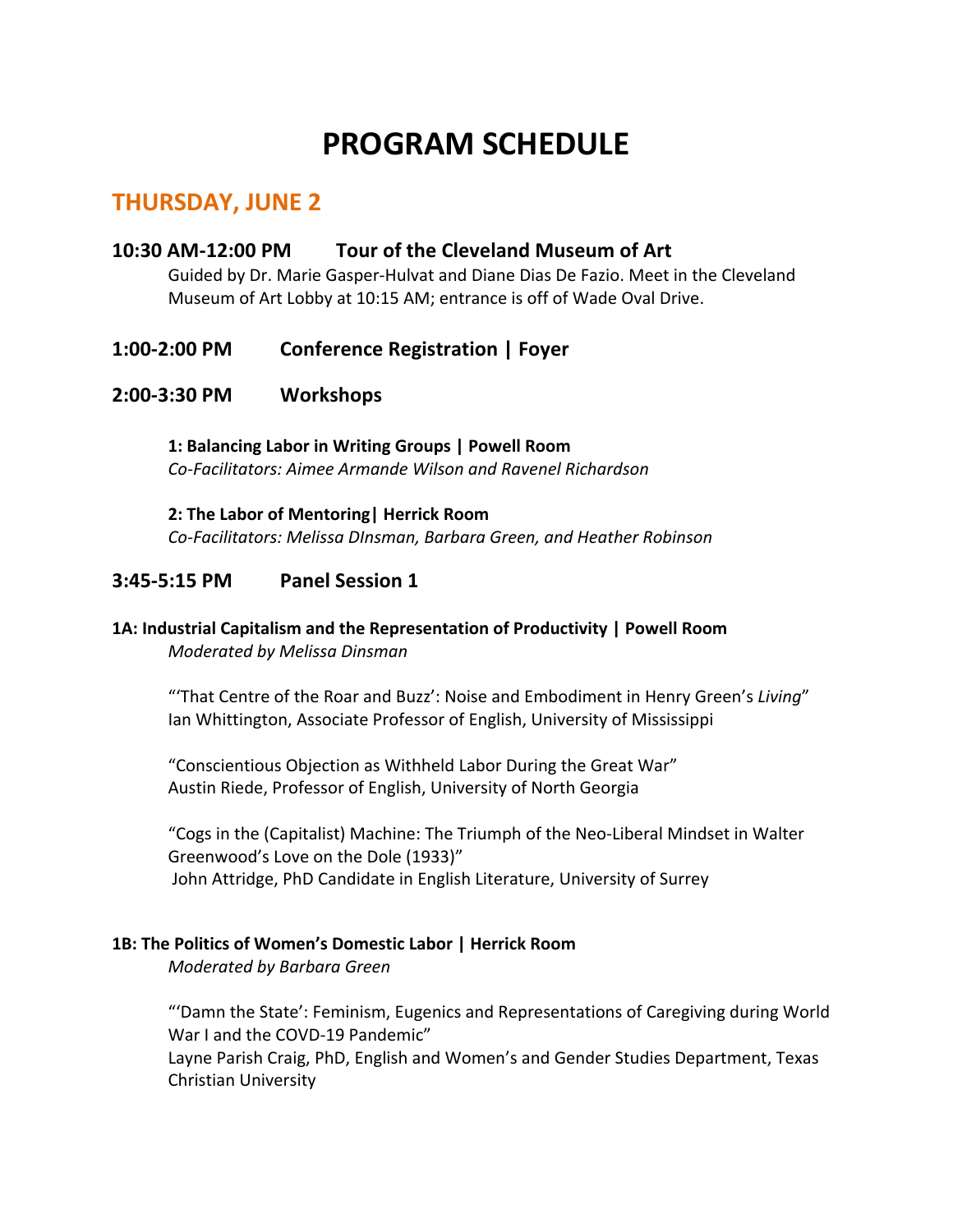"'A Mucking Muddle': Gender and Class Tensions in Women's Wartime Narratives of Work" Geneviève Brassard, University of Portland, Oregon

"A Mother's Work is Never Done: The Invisible Labor of Liudviga Malevich" Marie Gasper-Hulvat, Associate Professor of Art History, Kent State University

# **6:00 PM Informal Dinner Gathering Tinkham-Veale University Center Lobby**

# **FRIDAY, JUNE 3**

- **8:00-9:00 AM Executive and Advisory Board Meeting | Lennon Board Room**
- **8:00-9:00 AM Continental Breakfast | Foyer**
- **9:00-10:30 AM Panel Session 2**

#### **2A: The Spaces and Geographies of Labor in the Space Between | Powell Room** *Moderated by Marie Gasper-Hulvat*

" 'Go Along with the Loco and See Cadbury's Cocoa': Factory Tourism in Interwar England" Richard Hornsey, Associate Professor in Modern British History, University of Nottingham

"Fordist Education: The Wayside Inn Boys School and the Work of Film" Michael McCluskey, Associate Teaching Professor of English, Northeastern University

"From 'Dust' to 'Dirt': Bodily Environmental Engagement in Henry Green's *Living*" Regina Young, PhD Candidate in English, University of Mississippi

"Outreach Exhibitions as Institutional Labor" Sara Woodbury, PhD in American Studies, Curator

### **2B: Professionalizing the Domestic: Women's Labor and Class in the Space Between | Herrick Room**

*Moderated by Melissa Dinsman*

"Talking Shop: Celia Fremlin and Invisible Work" Luke Seaber, Senior Teaching Fellow, University College London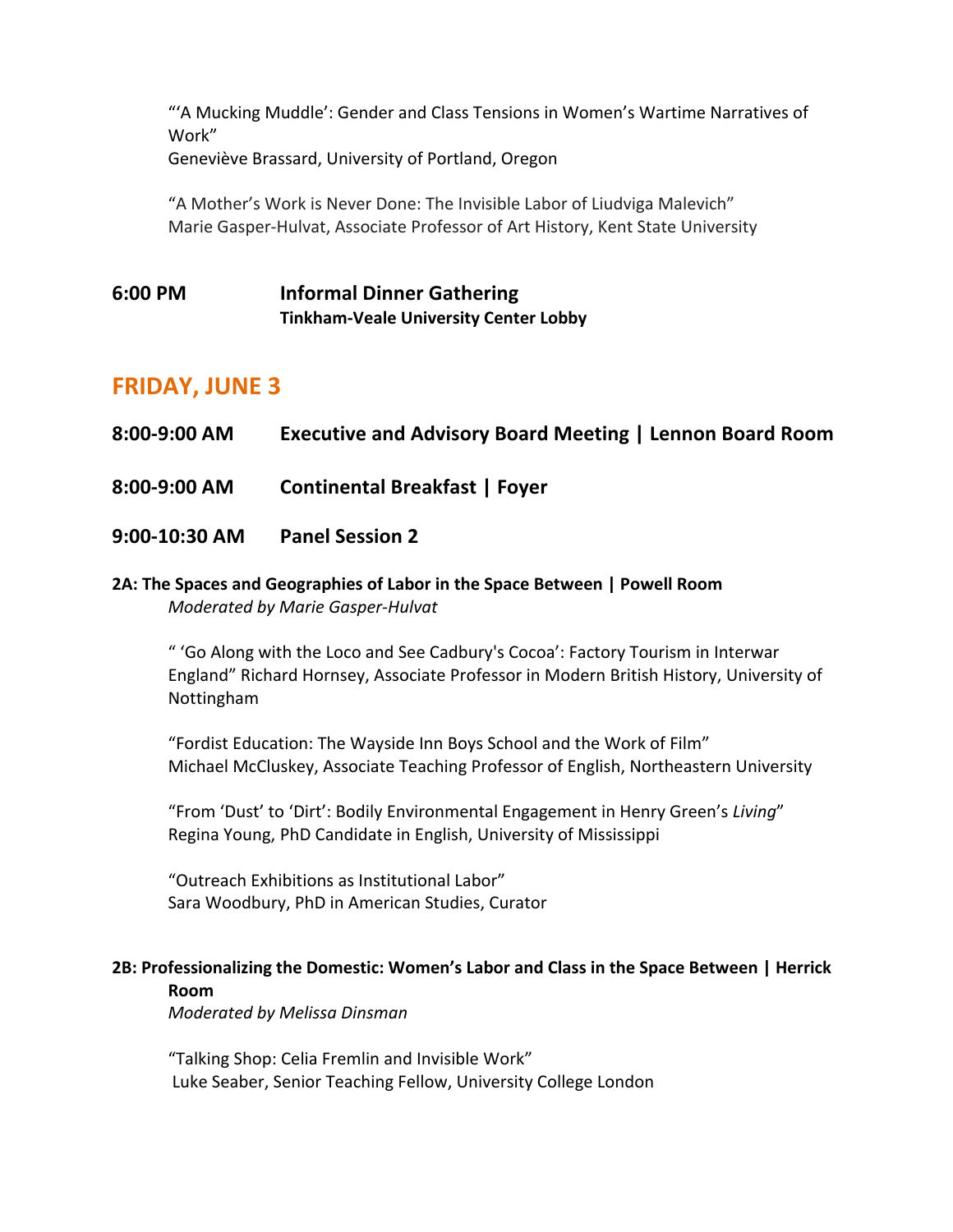"Labor on the Line: Women's Work as Social Primer in Jesse Redmon Fauset's Fiction" Patricia Milanes, Assistant Professor of English, CUNY-York College

"Embodying Normativity: Betty Crocker at Work" Elizabeth Blake, Assistant Professor of English, Clark University

# **10:45 AM-12:15 PM Panel Session 3**

#### **3A: Hard Labor in the Space Between: Ghettos, Gulags, the Death of the Human, and Resistance | Powell Room**

*Moderated by Ravenel Richardson*

"The Labor of Transmission: Abraham Sutzkever's Epic Yiddish Poem, geheymshtot (1945-47), and the Anti-Commemorative Elegy" Michael T. Williamson, Professor of English, Indiana University of Pennsylvania

"Labor in the Gulag and the Labor of Making It Known: The Memoir of Evgeniia Ginzburg" Alexis Pogorelskin, Professor Emerita of History, University of Minnesota-Duluth

"Tortuous Labor: Women's Resistance in Auschwitz" Phyllis Lassner, Professor Emerita, Northwestern University

#### **3B: Representations of Marginalized and Precarious Labor | Herrick Room**

*Moderated by Megan Faragher*

"Ubiquitous: The Tramp's Mobile Masculinity" Pamela Robertson Wojcik, Chair and Professor of the Department of Film, TV and Theatre, University of Notre Dame

"Precarious Labor in *Minty Alley*" Matt Morgenstern, PhD Candidate in Literature, Theory and Cultural Studies, Purdue University

"George Orwell and the Desecration of Bread" Elysia Balavage, Lecturer in the Department of English, University of North Carolina-Greensboro

### **12:30-2:00 PM Lunch and Business Meeting | Powell Room**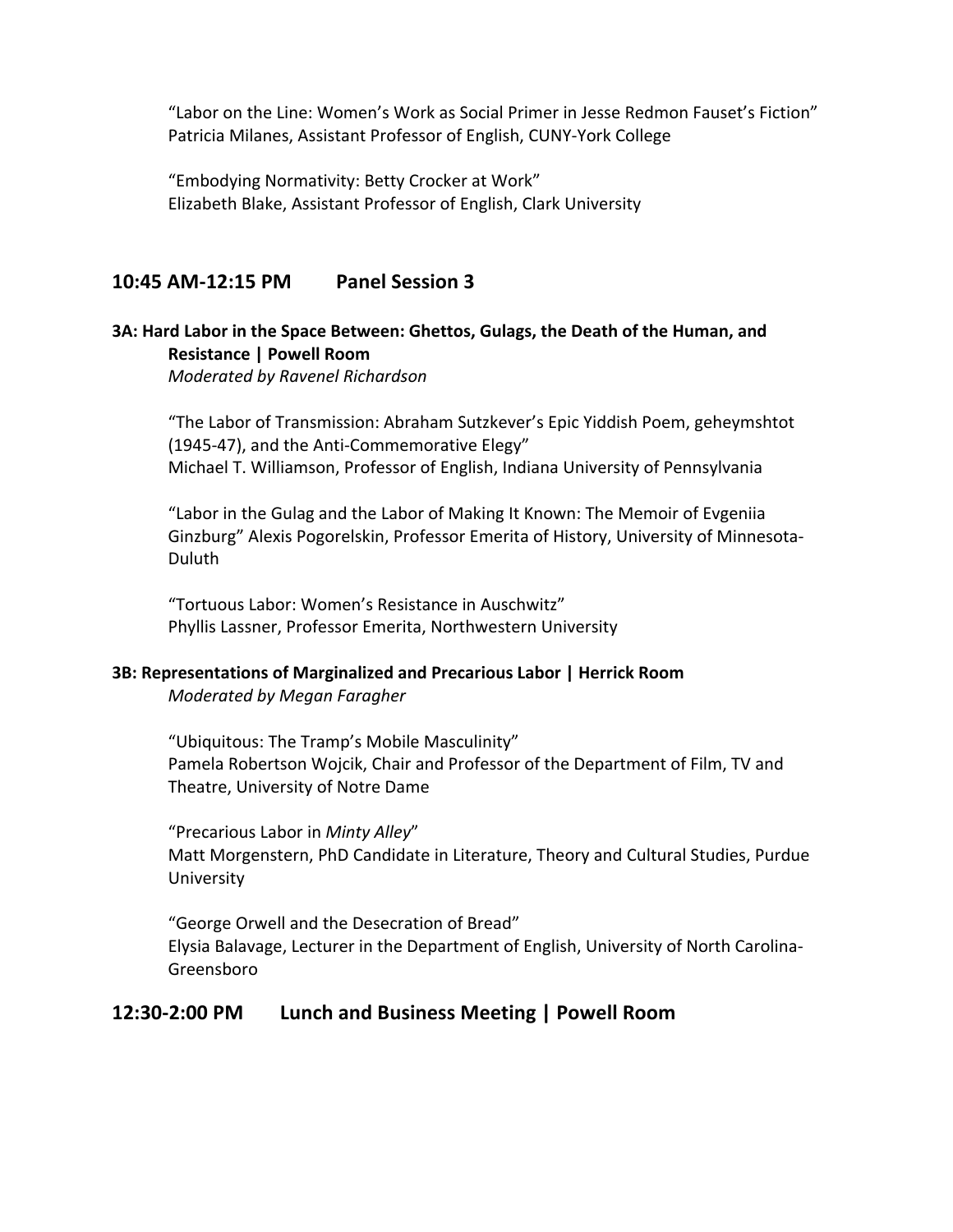# **2:00-3:30 PM Panel Session 4**

#### **4A: Narrative Examinations of the Violence of Exploitative Labor | Powell Room** *Moderated by Jennifer Nesbitt*

"Violence as Labor and Violence as Work" Michael Clune, Samuel B. and Virginia C. Knight Professor of Humanities, Case Western Reserve University

"'Raggedy, Raggedy are We': Sharecropping Unionization Narratives" David A Davis, Professor of English, Associate Director of the Spencer B. King, Jr., Center for Southern Studies

"Race Management: Modernism and the Fordist Factory" Joshua Lam, Assistant Professor of English, Michigan State University

#### **4B: Print Journalism and the Gendered Labor of Production | Herrick Room**

*Moderated by Aimee Armande Wilson*

"Fashion is Work: Socialist-Feminist Fashion Writing in The Woman's Outlook" Barbara Green, Professor of English and Concurrent Professor in Gender Studies, University of Notre Dame (FIMA)

"Endeavoring to Create a Feminist Space: Pamela Colman Smith's Green Sheaf" Elizabeth Foley O'Connor, Associate Professor of English and Director of the Gender Studies Program, Washington College

"May Birkhead and the Gendered Labor of the Society Scoop" Nissa Ren Cannon, Lecturer in the Program of Writing and Rhetoric, Stanford University

### **3:30-4:00 PM Refreshment Break**

# **4:00-5:30 PM Roundtable: Race and Labor in the Space Between | Powell Room**

*Roundtable sponsored by the Case Western Reserve University Social Justice Institute.*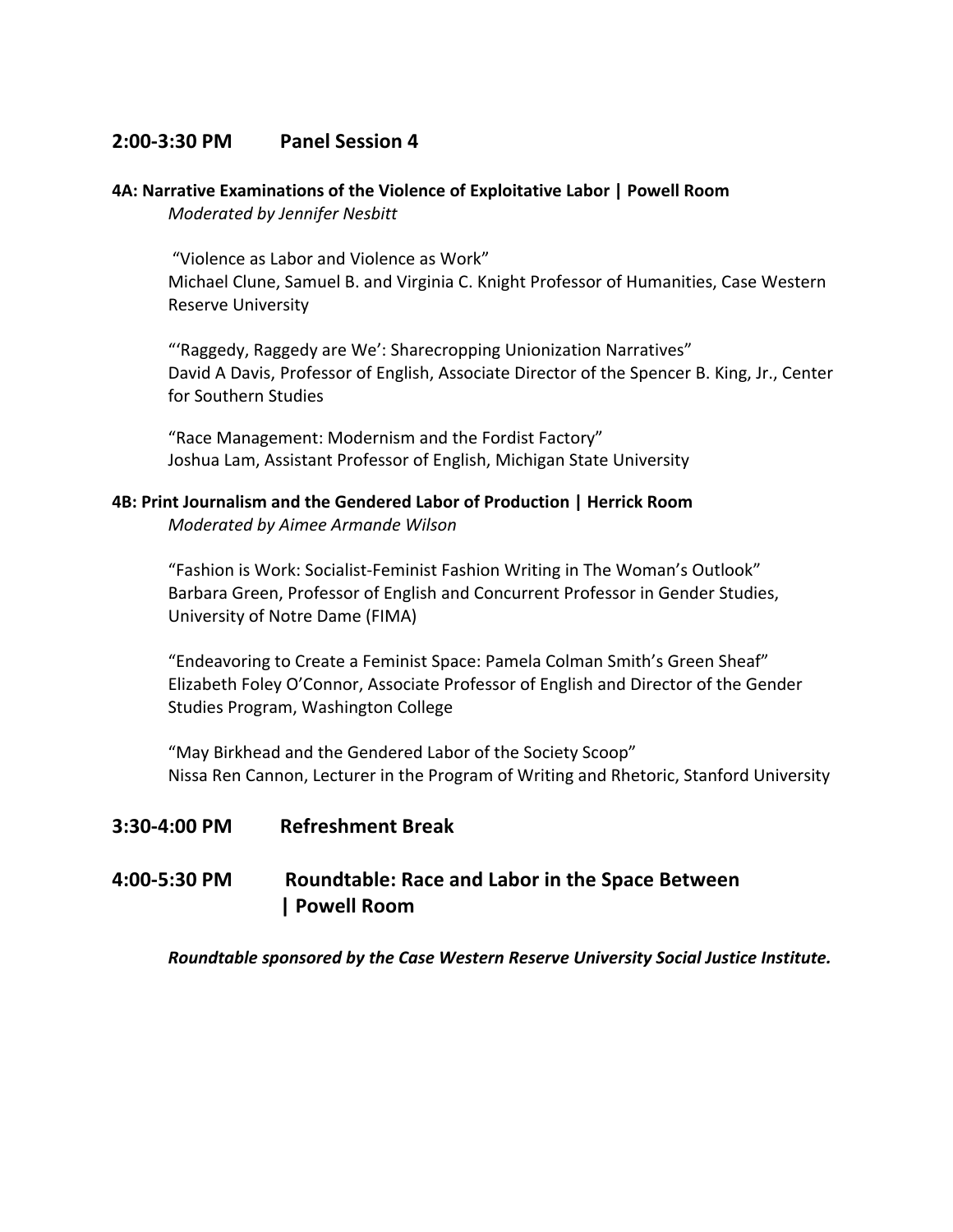*This interdisciplinary roundtable brings together specialists from institutions in Cleveland and the surrounding area to explore what we learn when we approach the concept of labor from the framework of race.*

*Moderated by* John Grabowski, Krieger-Mueller Joint Professor in History, Case Western Reserve University

"Defiant Nonutility: 20th Century Black Opulence" Key Jo Lee, Associate Curator of American Art, Cleveland Museum of Art

"Sources for the Study of Jewish Labor in Cleveland, 1914-1945" Sean Martin, PhD, Associate Curator for Jewish History, Western Reserve Historical Society and the Maltz Museum of Jewish Heritage

"A Recipe for Imperialism: Art and Labor under the United Fruit Company" Shana Reisig Klein, PhD, Assistant Professor of Art History, Kent State University

"Deporting the Internationalists: How U.S. Immigration Policy Siloed the American Labor Movement" John Flores, PhD, Associate Professor of History, Immigration and Labor Historian, Case Western Reserve University

# **SATURDAY, JUNE 4**

# **8:00-9:00 AM Continental Breakfast | Foyer**

### **9:00-10:30 AM Panel Session 5**

#### **5A: Propaganda and the Politics of Labor | Powell Room** *Moderated by Ian Whittington*

"Can I Do You Now?: ITMA and the Laboring Body" Debra Rae Cohen, Professor of English, University of South Carolina

"Vote for the Workers-Peasants Unity!" Maria Anna Rogucka, MA, PhD Candidate in the Humanities & Doctoral School in the Social Sciences, Jagiellonian University, Poland

### **5B: Re-envisioning the Labor of Maternal Roles in the Space Between | Herrick Room** *Moderated by Ravenel Richardson*

"Experiments in Reproductive Rights: Naomi Mitchison's Critical Labor Utopias," Megan Faragher, Associate Professor, Wright State University – Lake Campus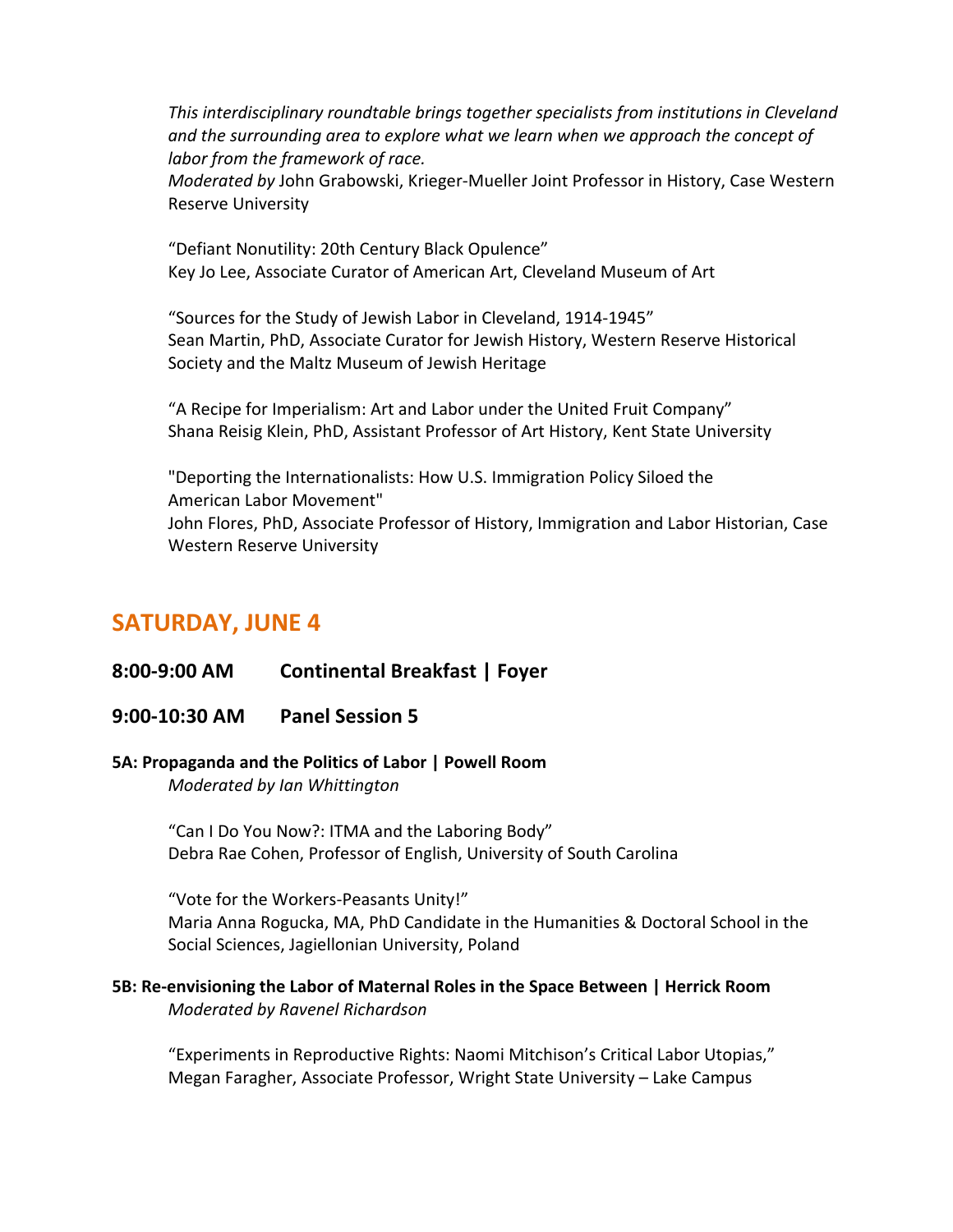"Special Work With Immoral Women: The Matrons of Ellis Island" Ella Morton, BA-MA candidate in Material Culture and American Studies, CUNY

"Travel, Travail, and Labor in Djuna Barnes' *Nightwood*," Aimee Armande Wilson, Associate Professor of Women, Gender, and Sexuality Studies, University of Kansas

# **10:45 AM-12:15 PM Panel Session 6**

**6: Working Against Myth: Women Writers and their American Readership| Powell Room** *Moderated by Debra Rae Cohen*

"Martha Gellhorn and Productive Rage" Sarah Cornish, Associate Professor of English, University of Northern Colorado, Greeley

"Janet Flanner and the Problems of a Postwar Peace" Melissa Dinsman, Assistant Professor of English, CUNY-York College

""Sylvia Townsend Warner and the Genre Problem: 'Foxcastle' and Fairytales" Jennifer Nesbitt, Associate Professor of English, Penn State York (FIMA)

### **12:15-1:30 PM Lunch (not provided)**

#### **1:30-3:00 PM Panel Session 7**

#### **7A: The Labor of Women's Writing |Powell Room**

*Moderated by Claire Buck*

"Felt Duration and Durable Relation: Sylvia Townsend Warner, Valentine Ackland, and the Work of Queer Archiving" Sarah McDaniel, PhD Candidate in English Literature, University of Chicago

"Dorothy L. Sayers, Harriet Vane, and the Labor of Women's Writing" Heather Robinson, Professor of English, York College/CUNY

"Thinking Peace into Existence": The World War II Era Work of Virginia Woolf and Jessica Dismorr" Emily M. Hinnov, Professor of English, Great Bay Community College (FIMA)

# **7B: Transgressive Labor in the Age of Mechanization| Herrick Room**

*Moderated by Elizabeth Foley O'Connor*

"A Labor of Limbs: Dance and Domesticity in Women's Fiction Between the Wars"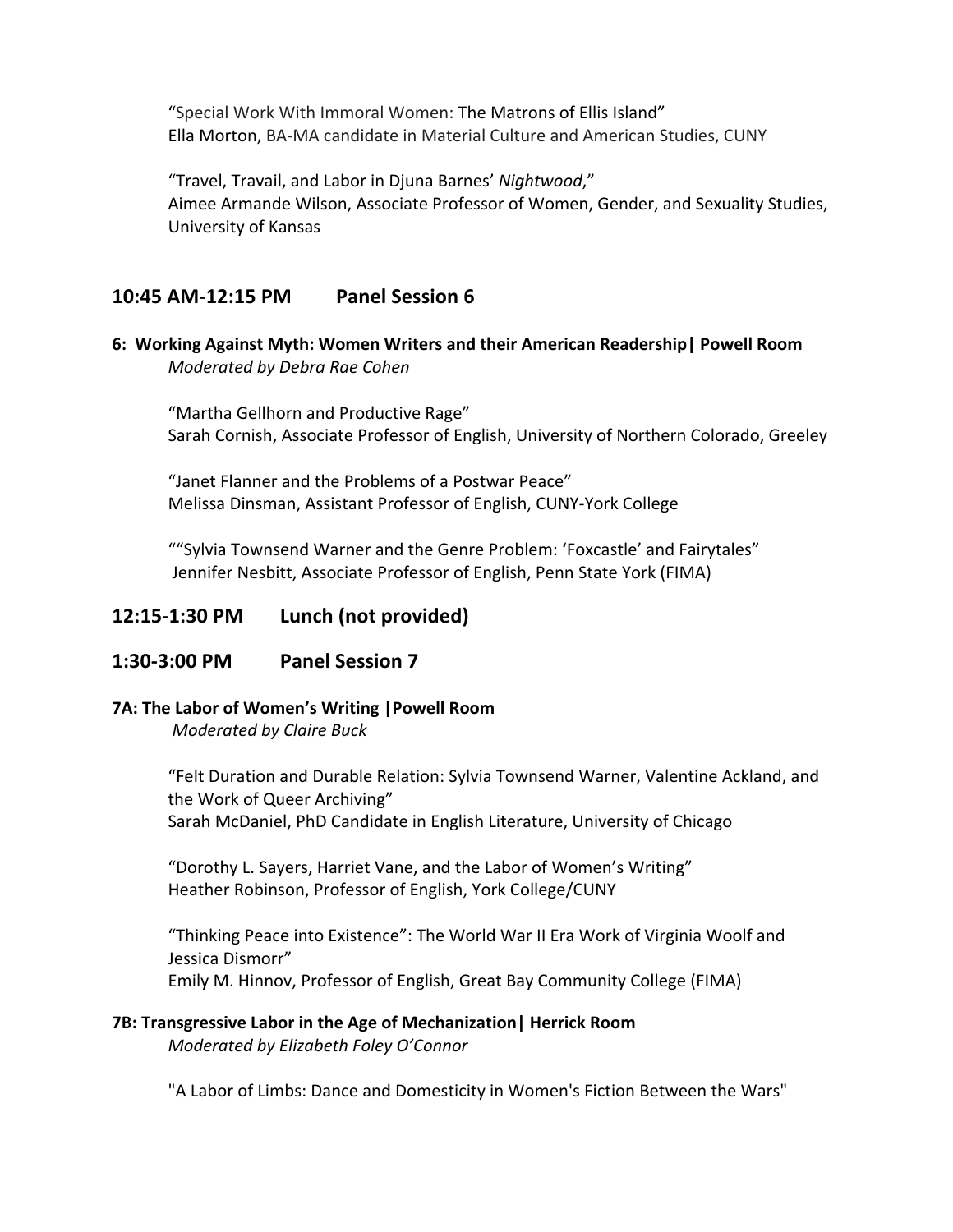Kimberly Coates, Associate Professor in English, Bowling Green State University (FIMA)

"Desert and Oasis: The Meaning of Work in Saint-Exupery's Aviation Writings" Aznavur Dustmamatov, MA, Independent Scholar

"The Grotesque Labor of Waiting in Sherwood Anderson's *Winesburg, Ohio*" Alex Anderson, PhD Candidate in English, Purdue University

## **3:15-4:45 PM Panel Session 8**

#### **8A: The Politics of Labor and its Visual Representation | Powell Room** *Moderated by Sara Woodbury*

"Reframing War Labor as Global Labor" Claire Buck, Professor of English, Wheaton College

"Representations of Labor on the Western Front" Karen Shelby, Associate Professor of Art History, Baruch College, CUNY.

"Half-tracks and Half-truths: *Life Magazine* and the Construction of WWII Memory in the United States" Jonathan Gonzalez, Instructor in Art History, Kent State University

#### **8B: The Intersections of Science and Labor in the Space Between (Health Humanities) | Herrick Room**

*Moderated by Sarah Cornish*

**"**Efficiency, Obsolescence, and the Human Scrap Heap: Aging and Labor in the Space Between," Erin Gentry Lamb, Carl A Asseff, MD, MBA, JD, Designated Professor in Medical Humanities, Faculty Lead of the Humanities Pathway, and Associate Professor Bioethics at Case Western Reserve University School of Medicine

"No Wonder People Don't Trust Him": Examining a Conversation between Doctors on Modern Science" Shaun F. Richards, PhD, Independent Researcher

"Suffrage, Science, and Interwar Feminism: Edith Ayrton Zangwill's *The Call*" Carey Snyder, Professor of English, Ohio University (FIMA)

### **5:00-6:15 PM Keynote Address**

#### **"The Work of Photography in the Age of Labor" | Powell Room**

Carol Quirke, Professor and Graduate Director of American Studies, SUNY-Old Westbury.